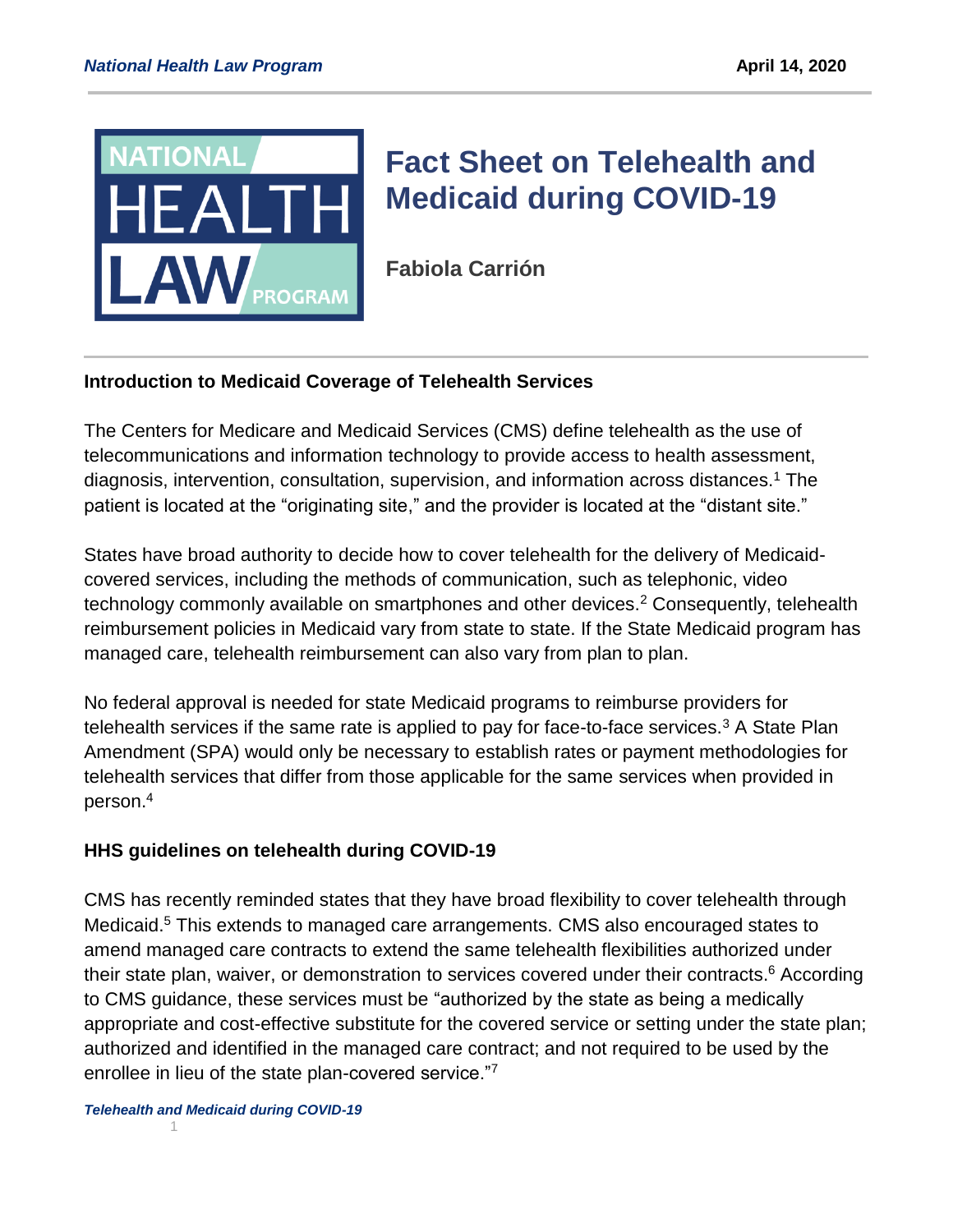As a result of the COVID-19 public health emergency, HHS has waived in-state licensure requirements for Medicaid as long as the provider is licensed in another state and not otherwise barred from practice. State licensure requirements may still apply.<sup>8</sup> By the same token, HHS has relaxed HIPAA requirements during the COVID-19 emergency, but states' privacy laws may still be in force.<sup>9</sup>

#### **Examples of State Medicaid Developments on Telehealth**

The majority of states are working to increase Medicaid coverage of services delivered via telehealth so patients' health care can be maintained to the greatest extend possible while physical distancing and stay-at-home policies are in place. Below are a few notable and innovative changes:

- The Maryland Department of Health Medical Assistance Program updated its telehealth program to permit the delivery of telehealth services to an individual in their home. During the COVID-19 emergency, Maryland Medicaid will not require prior authorization for telehealth services.<sup>10</sup> New guidance also instructs Maryland telehealth providers to make every effort to use the following technology in order of priority: (1) Traditional telehealth technology, such as a two-way audiovisual telecommunications system , (2) If Medicaid participants are unable to access originating sites possessing fully qualified technology (ability to pan/focus camera, multiple views, etc.) they can use notebook computers, smartphones, or audio-only phones; (3) If Medicaid participants cannot access cell-phone-based video technology, audio-only telephone calls will be permitted. In addition, certain providers, like psychotherapists, do not have to take these additional steps and can offer services using audio-only technology.<sup>11</sup>
- In California, Governor Gavin Newsom issued an executive order suspending certain state law privacy and consent requirements during the COVID-19 emergency to enable providers to more readily provide services by telehealth. While California already had a robust set of policies that advance telehealth for Medi-Cal enrollees, the State reiterated that the services delivered via telehealth must be medically necessary for the patient and medically appropriate to be delivered via a telehealth interaction. Like Maryland, California is allowing Medi-Cal reimbursement of services provided via telephone without video—both in Fee-for-Service Medi-Cal as well as in Managed Care Plans. In addition, Medi-Cal must provide the same amount of reimbursement for a service rendered via telephone or virtual communication. California's Medi-Cal family planning program, known as Family PACT, is also now allowing the use of telephonic communications modalities to enroll and recertify people who are eligible for Family PACT.<sup>12</sup>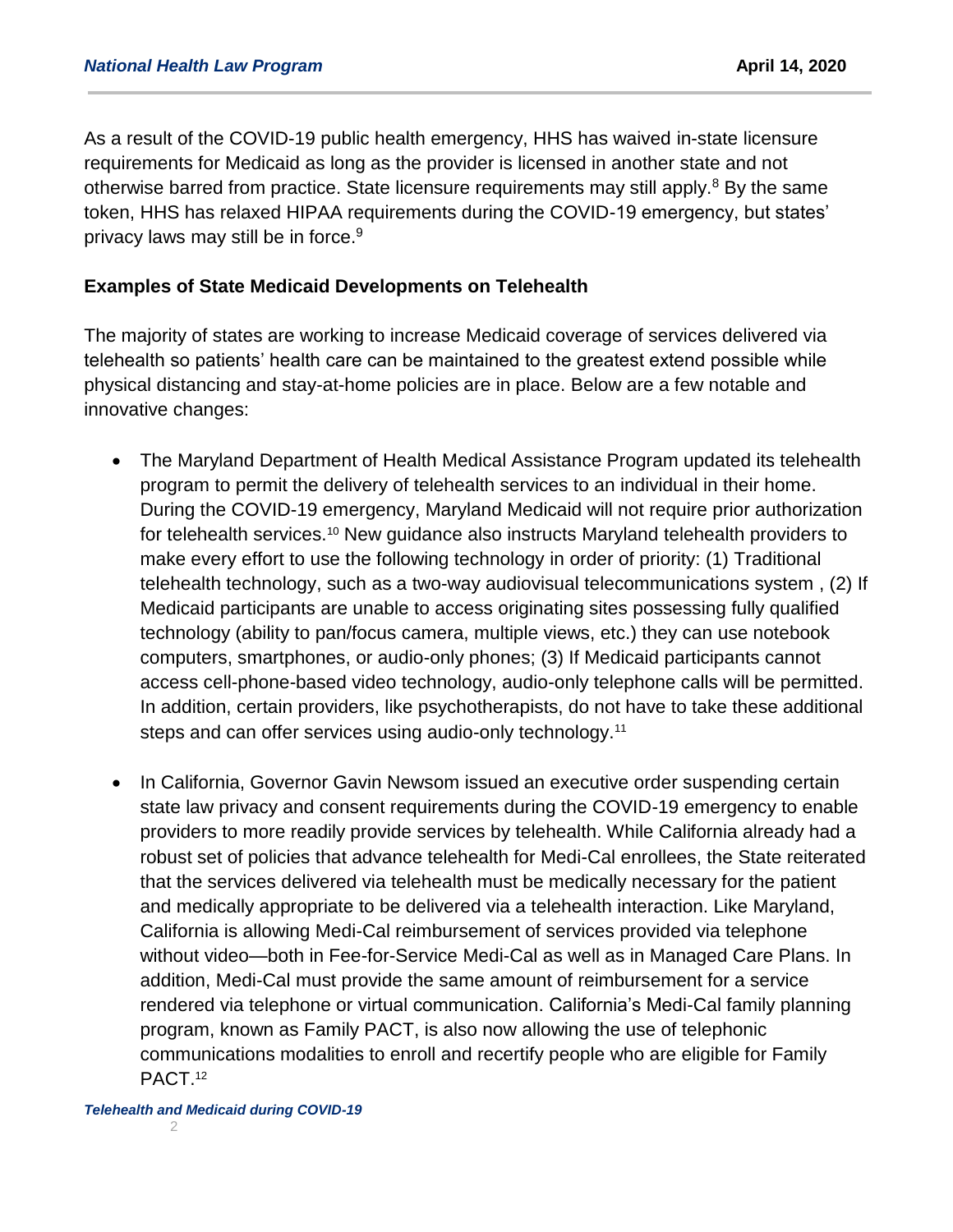- Colorado's Medicaid program is reimbursing a telehealth service at the same rate as a comparable in-person service. In Colorado, standard of care requirements continue to apply to health benefits provided via telehealth, and the provider must still document the Medicaid enrollee's consent to the health service verbally or in writing. As a result of the COVID-19 emergency, Colorado is allowing Medicaid payment for services delivered via telephone as well as chat modalities. $13$
- A New Hampshire executive order requires all health insurance carriers, including Medicaid MCOs, to allow all in-network providers to deliver clinically appropriate, medically necessary Medicaid-covered services to members via telehealth. Such move prevents insurers to require the utilization of third-party telehealth services, like Teladoc, before seeking care from their in-network plan providers.<sup>14</sup>

# **Conclusion - Good Moves on Telehealth and a Word of Caution**

The developments in Medicaid and telehealth—principally allowing Medicaid enrollees to receive care at home or any other secure location, paying the same rates for services delivered via telehealth as in-person service, and reimbursing for audio-only, telephonic or chat services—are steps in the right direction. However, it will be critical to not fully substitute inperson services for those rendered via telehealth and to continue protecting patient rights, including privacy and consent. Furthermore, Medicaid enrollees should have access to resources to facilitate a telehealth interaction, namely high-speed Internet connection, devices and equipment, as well as digital education. One way to address this is through a new Federal Communications Commission initiative that will distribute \$200 million to providers to provide care services to low-income patients at their homes or mobile locations.<sup>15</sup>

# **ENDNOTES**

<sup>2</sup> Id; CMS, COVID-19 Frequently Asked Questions (FAQs) for State Medicaid and Children's Health Insurance Program (CHIP) Agencies, Question F1 at 19 (last updated April 2, 2020), [https://www.medicaid.gov/state-resource-center/downloads/covid-19-faqs.pdf.](https://www.medicaid.gov/state-resource-center/downloads/covid-19-faqs.pdf)

- <sup>3</sup> CMS, Medicaid State Plan Fee-for-Service Payments for Services Delivered Via Telehealth,
- [https://www.medicaid.gov/medicaid/benefits/downloads/medicaid-telehealth-services.pdf.](https://www.medicaid.gov/medicaid/benefits/downloads/medicaid-telehealth-services.pdf)

<sup>4</sup> COVID-19 Frequently Asked Questions (FAQs) for State Medicaid and Children's Health Insurance Program (CHIP) Agencies, Question C2 at 7 (last updated April 2, 2020),

[https://www.medicaid.gov/state-resource-center/downloads/covid-19-faqs.pdf.](https://www.medicaid.gov/state-resource-center/downloads/covid-19-faqs.pdf)

 $\overline{a}$ 

6 *Id.*

7 *Id.* 

<sup>1</sup> CMS, Coverage and Benefits Related to COVID-19 Medicaid and CHIP at 3 (Mar 5, 2020), [https://www.cms.gov/files/document/03052020-medicaid-covid-19-fact-sheet.pdf.](https://www.cms.gov/files/document/03052020-medicaid-covid-19-fact-sheet.pdf)

<sup>5</sup> *Id.*